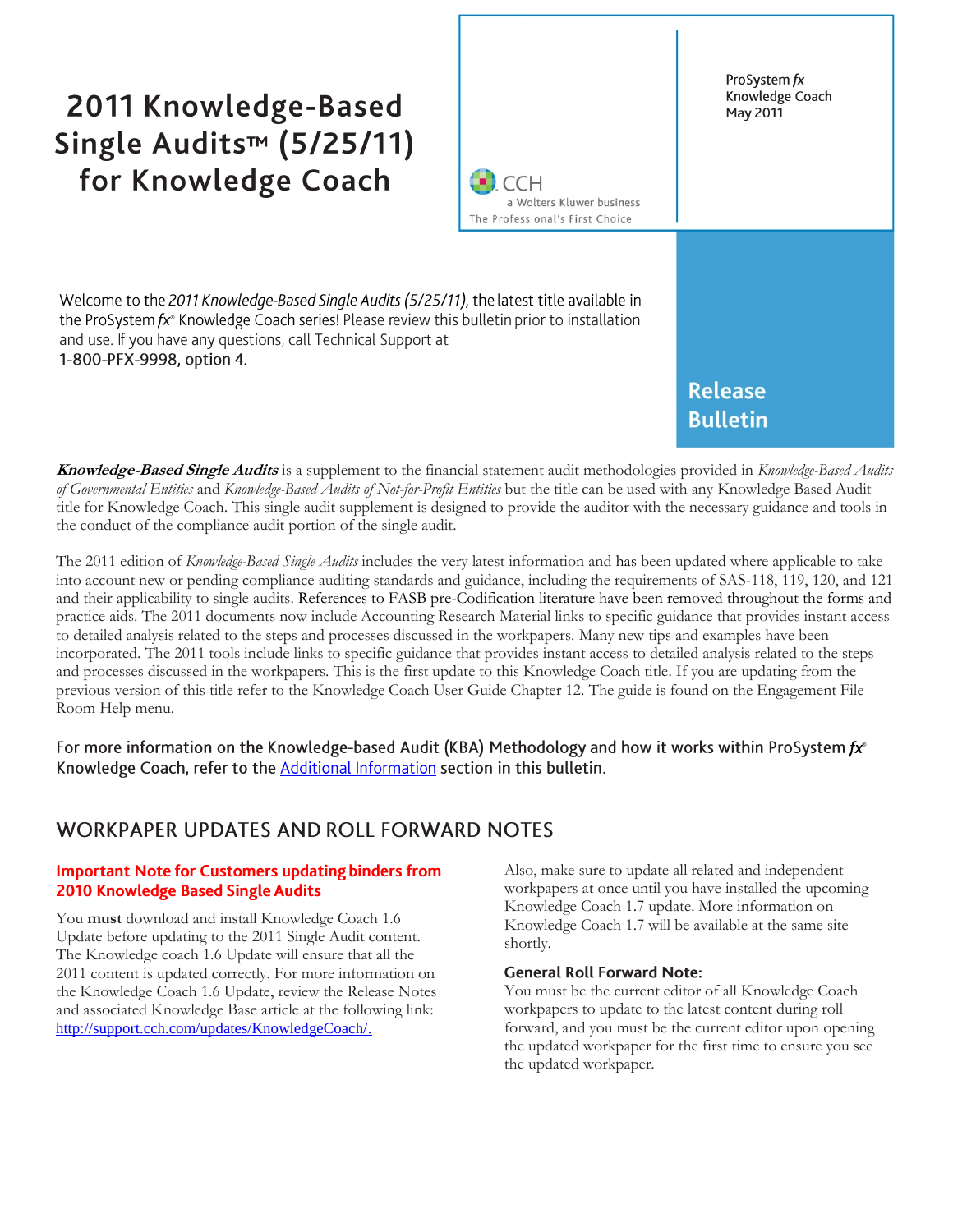#### **Audit Programs (AUDs)**

- $\bullet$ AUD-101S Overall Audit Program: Circular A-133 Compliance Audit has been updated to reflect the 2010 *Compliance Supplement*, including new requirements related to American Recovery and Reinvestment Act of 2009 (ARRA) expenditures and the *Government Auditing Standards and Circular A-133 Audits, with Conforming Changes as of May 1, 2010* (AG).
- $\bullet$ **AUD-701S Audit Program: Designing Tests of** Controls over Compliance has been updated to reflect changes in guidance related to controls at a service organization and service auditor's reports (formerly SAS-70).
- AUD-801S Audit Program: Activities Allowed  $\bullet$ or Unallowed through AUD-817S Audit Program: Schedule of Expenditures of Federal Awards have been updated for guidance in the 2010 *Compliance Supplement,* including new requirements related to ARRA expenditures, and to provide improved linking of risks identified to procedures performed and new guidance related to early communication of significant deficiencies and material weaknesses.

#### **Practice Aids (AIDs)**

- $\bullet$ **NEW AID-201 Nonaudit Services** Independence Checklist is designed to help the auditor document considerations of auditor independence in accordance with AICPA Ethics Interpretation 101-3 (ET 101-3), *Performance of Nonattest Services*, and paragraphs 3.25 through 3.30 of *Government Auditing Standards—July 2007 Revision* (the Yellow Book), and the new independence requirement in the 2010 *Compliance Supplement*.
- AID-302S Program Risk Matrix Summary and AID-303S Determining Major Programs have been updated to reflect the new "Low Risk Audit" requirements and new risk assessment requirements for programs containing ARRA expenditures.
- $\bullet$ AID-701S Audit Sampling Worksheet for Tests of Controls over Compliance has been updated for new A-133 sampling guidance contained in the AG.
- $\bullet$ AID-802S Determining Compliance Audit Materiality has been updated for new A-133 guidance contained in the AG, including consideration of individually important items.

## Knowledge-Based Audit Documents (KBAs)

- KBA-101S Overall Circular A-133 Compliance  $\bullet$ Audit Strategy has been updated in accordance with the provisions of the AICPA Audit Guide *Government Auditing Standards and Circular A-133 Audits, with Conforming Changes as of May1, 2010* (AG).
- $\bullet$ **KBA-103S Summary and Evaluation of** Noncompliance has been updated for new guidance in the AG.
- $\bullet$ KBA-301S Determination of Materiality at the **Major Program and Compliance Requirement** Levels has been updated to reflect new guidance in the AG.
- KBA-302S Understanding the Entity and Its  $\bullet$ **Program Environment** has been updated to reflect user change suggestions and document significant changes from the prior year.
- **KBA-303S Inquiries of Management and**  $\bullet$ Others within the Entity about the Risks of Fraud in a Circular A-133 Compliance Audit has been updated to reflect new guidance in the AG; new inquiries related to entity risk management have been added.
- $\bullet$ **KBA-401S Understanding Entity-Level Controls over Compliance** has been updated to document the effective design of internal controls and whether they have been selected for operating effectiveness testing. New objectives and examples have been added.
- $\bullet$ **KBA-402S Understanding Compliance Requirement-Level Controls: Activities** Allowed and Unallowed and Allowable Costs/Cost Principles through KBA-414S **Understanding Compliance Requirement-Level Controls: Special Tests and Provisions have** been updated to reflect new guidance in the AG; a new column has been added for documenting whether a control was selected to be tested for operating effectiveness.
	- Roll Forward Note: Since no data will be kept in Excel workpapers when replaced with the latest content, you may want to set the roll forward properties to "Include in roll forward" for these Excel workpapers and manually add the new column so that your previous work is kept on roll forward.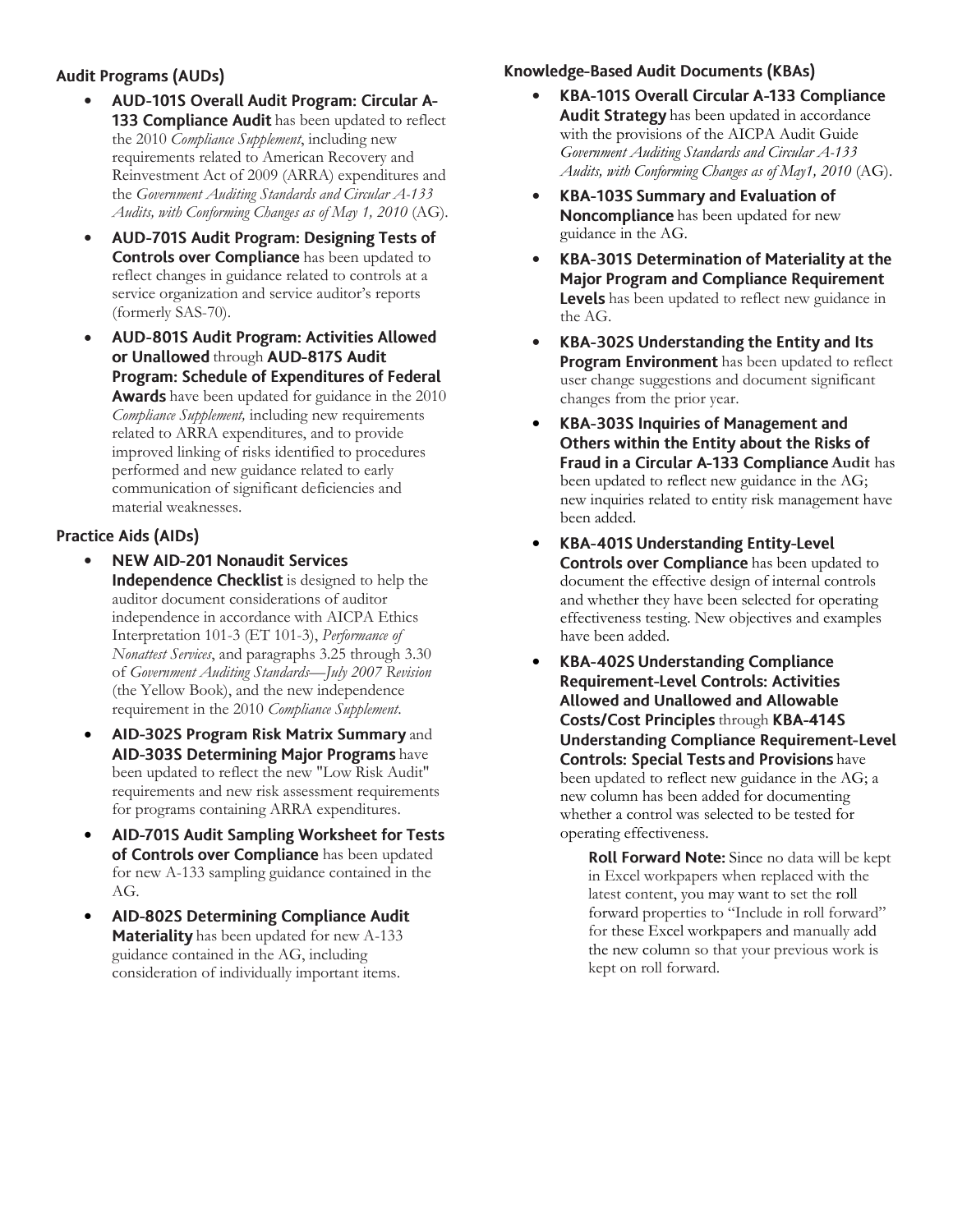- $\bullet$ KBA-901S Schedule of Expenditures of Federal **Awards Presentation and Disclosure Checklist** includes a new disclosure.
- KBA-903S Circular A-133 Compliance Audit  $\bullet$ Documentation Checklist has been updated to include new guidance in the AG.

#### **Correspondence Documents (CORs)**

- **COR-201S Single Audit Engagement Letter has** been updated to incorporate SAS-119 language.
- **NEW COR-202S Communication with**  $\bullet$ **Predecessor Auditor Prior to** Client/Engagement Acceptance and COR-203S **Request from Client to Predecessor Auditor to Release Information to Successor Auditor** provide sample correspondence with predecessor auditors.
- **COR-901S Single Audit Management**  $\bullet$ **Representation Letter** has been updated to address the guidance in the AG.
- CORs 902S, 903S, 904S, 905S, 906S, and 907S verbiage have been deleted based on SAS-112.

#### **Auditor's Reports (RPTs)**

NEW RPT-911S Unqualified Opinion on the  $\bullet$ Financial Statement of a Federal Program in Accordance with the Program-Specific Audit **Option under OMB Circular A-133 (Program-**Specific Audit) and RPT-912S Combined Report on Compliance with Requirements Applicable to the Federal Program and on Internal Control over Compliance in Accordance with the Program-Specific Audit Option under OMB Circular A-133 (Program-Specific Audit) (Unqualified Opinion on Compliance, with No Reportable Audit Findings of Noncompliance, and No Significant Deficiencies or Material Weaknesses in Internal Control over **Compliance Identified**) provide sample reports on the program-specific audit option under OMB Circular A-133.

#### **Resource Documents (RESs)**

- RES-001S Knowledge-Based Audit  $\bullet$ Methodology Overview for Single Audits has been updated to include guidance from the 2010 *Compliance Supplement* (including new ARRA requirements), and the 2010 AG (including sampling).
- NEW RES-010 2011 Single Audit Title  $\bullet$ **Overview for Knowledge Coach Users** has been added as a reference document for the workpaper update information, along with list of related workpapers for the title.

#### In addition, forms and practice aids throughout have been updated to include new examples and tips and, where applicable, to take into account:

New literature, standards, and developments applicable to compliance audits including the following current audit and accounting guidance:

- FASB Accounting Standards Codification (as of December 31, 2011).
- AICPA Statement on Quality Control Standards No. 7, *A Firm's System of Quality Control*.
- Statements on Auditing Standards (SASs):
	- o SAS-118 (AU 550), *Other Information in Documents Containing Audited Financial Statements*.
	- o SAS-119 (AU 551), *Supplementary Information in Relation to the Financial Statements as a Whole*.
	- o SAS-120 (AU 558), *Required Supplementary Information*.
	- o SAS-121 *Revised Applicability of Statement on Auditing Standards No. 100, "Interim Financial Information*".

# **Additional Information on Knowledge Coach and the KBA Methodology**

#### **KBA Methodology**

The Knowledge-Based Audit (KBA) Methodology allows the results of one set of procedures to become the input for the next. The key components of the KBA Methodology include:

- An **Overview** that guides auditors through the new methodology (for single audits, auditors can refer to the applicable Overview in *Knowledge-Based Audits of Governmental Entities* or *Knowledge-Based Audits of Notfor-Profit Entities*).
- Customizable **Audit Programs** that take auditors through related steps and procedures of the compliance audit.
- Practice Aids to help auditors complete steps or processes outlined in the Knowledge-Based Audit documents and Audit Programs.
- Auditor's Reports that provide a variety of sample auditor's opinions on audited financial statements and the accompanying internal control and compliance reports required by GAGAS and OMB Circular A-133.
- **Correspondence** documents that provide sample letters to be used in many other common situations.
- Knowledge-Based Audit documents, integral to the overall compliance audit process, that contain steps and procedures required by GAAS, GAGAS, and OMB Circular A-133.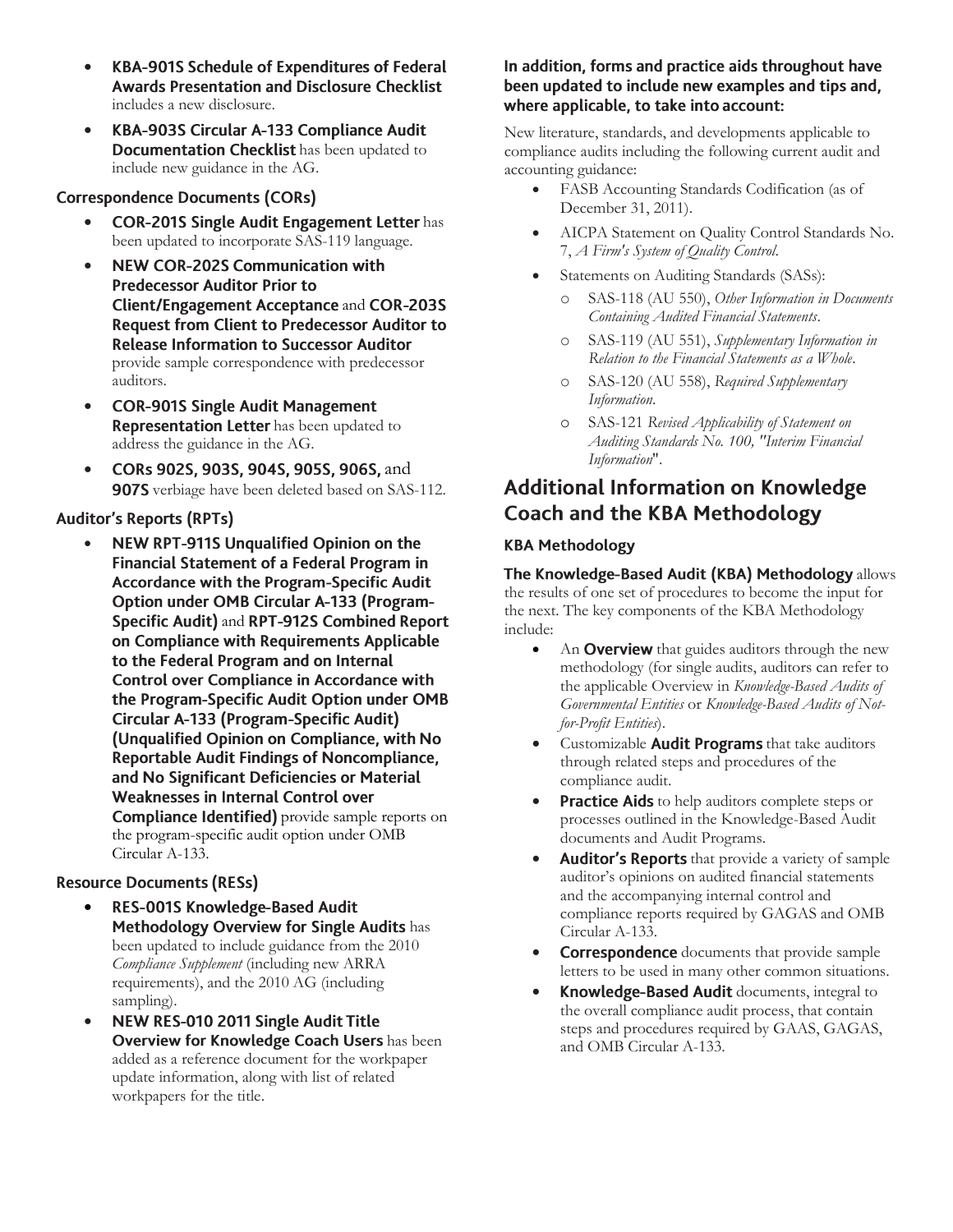#### The AICPA's Auditing Standards Board's Risk Assessment

Standards, and Statement on Auditing Standards No. 117, *Compliance Audits* (SAS-117), as applied to the conduct of a single audit pursuant to the requirements of OMB Circular A-133, are supported with practice aids and tools to make the most of the latest technology to address audit requirements and the processes auditors will need to implement in auditing compliance over federal awards pursuant to OMB Circular A-133. The knowledge-based audit (KBA) methodology will assist auditors of single audits by:

- Facilitating compliance with GAAS, GAGAS, and OMB Circular A-133.
- Encouraging more effective compliance audits through customized programs and comprehensive practice aids.
- Helping auditors focus on and respond to identified risks of noncompliance.
- Enhancing audit documentation.

## ProSystem fx® Knowledge Coach

ProSystem fx® Knowledge Coach functionality allows auditors to use the Knowledge-Based-Audit methodology more efficiently by eliminating the need for duplicate entry of the same information, tailoring audit documentation to each particular engagement, and documenting the link between risks identified and procedures performed. AUD-100S Tailoring Question Workpaper is a document in Knowledge Coach that presents engagement-level questions designed to aid in tailoring the engagement documentation to fit each client. Completing the questions helps the auditor avoid duplication and unnecessary workpapers.

**Risks** can be captured via the Risk Summary task pane from any Knowledge Coach workpaper by the current editor of KBA-502S Summary of Assessments of Risks of **Noncompliance**. This allows the user to continuously assess risks during the engagement.

Several workpapers prompt the consideration of the presence of risks, but the Risk Summary task pane must be used to document those risks. All documented risks flow to the Risk Summary. To ensure risks show in findings tables, make sure to check the "workpaper identified in" field of the Risk pane.

Information Flow helps cut down on the time spent duplicating information across forms. In addition, the flow of consistent information ensures that information and updates to information are not missed between workpapers. Drilldown functionality helps the user navigate quickly to the source of the information, aiding in the review of the audit file.

**Diagnostics** help you keep track of unresolved issues like unanswered questions, incomplete risks, program steps not linked to risks or relevant assertions, missing workpaper, and more. Diagnostics now show when a form table has not been answered (i.e. tables in KBA-101S Overall Circular A-133 **Compliance Audit Strategy** that are added by the tailoring questions in AUD-100S Tailoring Question Workpaper).

Links to Accounting Research Manager (ARM)-If you subscribe to an ARM library that includes audit content, you can link directly to source material from Resources within Knowledge Coach documents These links have been updated to reference to the accounting standards under the FASB and GASB Accounting Standards Codifications and the auditing standards issued by the AICPA and the U. S. Government Accountability Office (GAO). Also, if you subscribe to the *Knowledge-Based Single Audits Guide* on ARM, you can take advantage of brand new links to the audit guide material from within the Knowledge Coach documents.

Interpretive Guidance is integrated into each Knowledge Coach template through the Tips view of each new task pane. Informational features include Practice Points, Examples, Optional Workpapers, and Resources to help auditors work more effectively and efficiently. We have also added the ability to navigate from Resources within a document or the tip pane directly to CCH's Accounting Research Manager and industry audit guides by simply clicking on the Reference.

#### **Important Notes**

- **Note:** If you are updating from the *2010 Knowledge-Based Single Audits*TM title, you must install Knowledge Coach 1.6 Update to ensure that your content updates correctly. Also, make sure to update all related and independent workpapers at once until you have installed the upcoming Knowledge Coach 1.7 update. More information on Knowledge Coach 1.7 will be available on the same site shortly.
- Make sure to save changes to workpapers before closing the workpaper or the binder to ensure data is correctly updated.
- If your Current Editor Knowledge Coach MS Word workpapers become read-only or crashes, please do the following
	- o Keep the binder with the affected workpapers open.
	- o Contact Customer Service at 1-800-PFX-9998, option 4 to obtain a repair utility.
- Knowledge Coach cannot be used within the Shared File Room (SFR) feature of Engagement. However, Knowledge Coach workpapers can be shared across team members through check in, check out, workpaper assignment, synching to the central file room and through peer-to-peer synch in the same way that other Engagement workpapers are shared.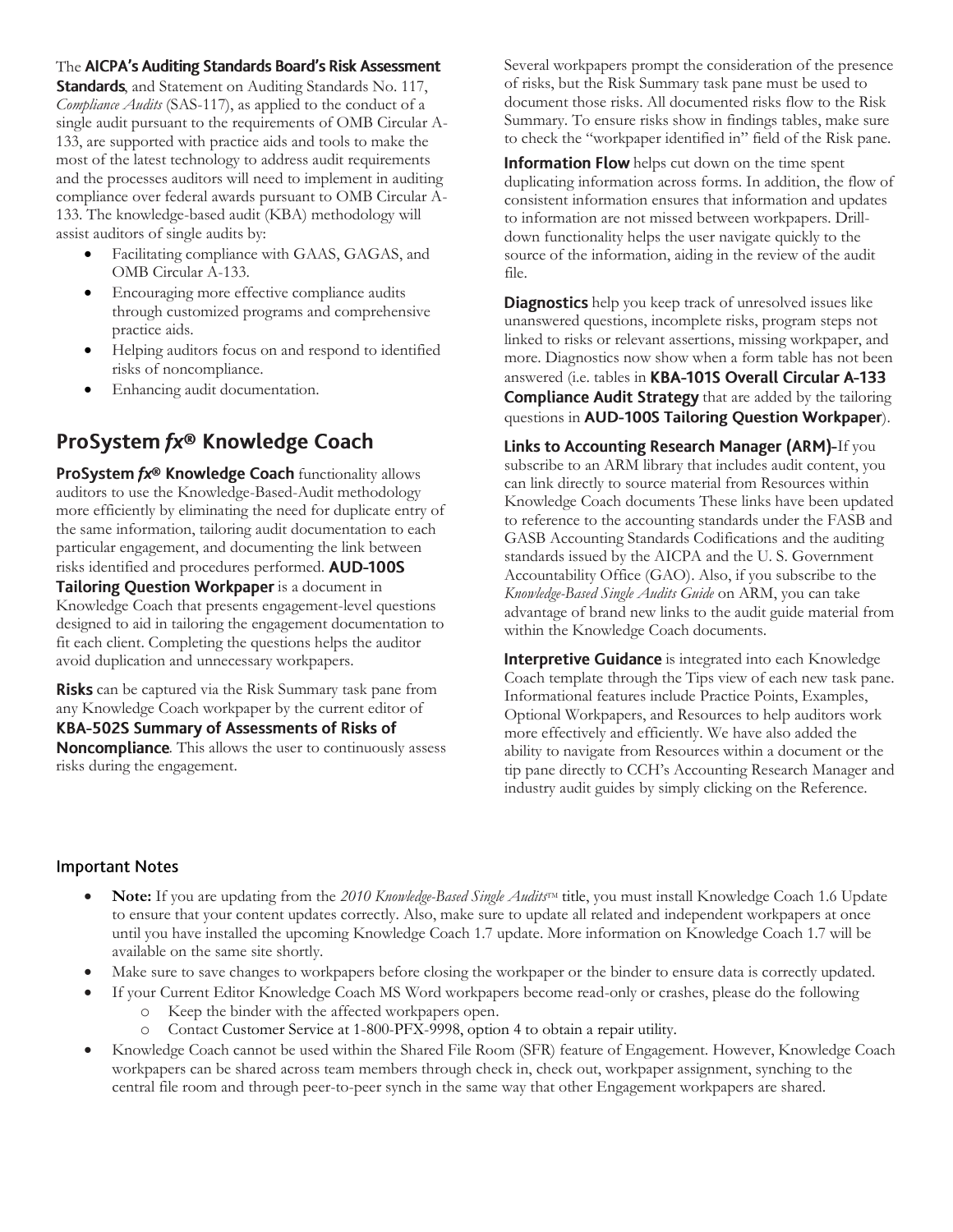#### **System Requirements**

- This title MUST be used with ProSystem *fx* Engagement version 6.5 and higher. If you are upgrading from ProSystem *fx*  Engagement 6.0, 6.1 or 6.1.2, please contact Technical Support at 1-800-PFX-9998, option 4 for detailed instructions.
- A minimum of 2GB of RAM is needed and 4 GB is recommended for optimal performance when opening and navigating through ProSystem *fx* Knowledge Coach documents.

#### **Download Instructions**

Download the 2011 *Knowledge-Based Single Audits*<sup>TM</sup> *title* from the **ProSystem** *fx* **Knowledge Coach Updates** section of the ProSystem *fx* Engagement Support Web site at the following URL: **http://support.cch.com/updates/KnowledgeCoach**, then select the **Knowledge Coach Series** and **Download file** link next to the **2011 Knowledge-Based Single Audits.** On some occasions the content package file (.KCP) has downloaded with the extension changed to .ZIP. If this occurs, please change the extension of the downloaded file to KCP using all capital letters.

**Important**: ProSystem *fx* Engagement version 6.5 or higher must be installed on the computer in order to install this Knowledge Coach title. Additional requirements include Microsoft Office 2007, Microsoft Office 2003 Primary Interop Assemblies (PIA) and Visual Studios 2005 Tools for Office Second Edition Runtime (VSTOR).

The following 2011 Knowledge-Based Single Audits (5/25/11) .KCP download is a proprietary file that must be installed from within Engagement. Save this KCP file to a location on your local drive, extract it, and follow the Installation Instructions included in the Release Bulletin.

#### **Installation Instructions**

Once you have downloaded your Knowledge Coach title, you will need to add it to the list of titles within ProSystem *fx* Engagement. The only additional system requirement is approximately 75MB of disk space to store your Knowledge Coach program content files. Please refer to the ProSystem *fx* Engagement with Knowledge Coach Release Notes for any other system requirements.

After downloading the *2011 Knowledge-Based Single Audits,* do the following:

1. Launch the ProSystem *fx* Engagement Workpaper Management application so that the Local File Room is displayed. Select **Tools > Knowledge Coach Titles**.

The Knowledge Coach Titles window will be displayed.

- 2. Choose **Add Title**.
- 3. Browse to the title package file (\*.KCP) that you previously downloaded and extracted from the ProSystem *fx* Knowledge Coach Support Web site.
- 4. Choose **Open**.

The system will display a progress indicator while the title package is added. You will receive a message that the title has been successfully installed once the process is complete.

Once the title is added, you must release it, so that other staff members in your firm can use it. You may also wish to "unreleased" previous versions of the title.

To unrelease a title:

- 1. Select a previous version of the Knowledge-Based Single Audits title
- 2. Choose **Unrelease Title**. The date will be removed from the *Date released* column and staff that do not have the staff group property right to insert unreleased titles will not be able to insert the unreleased titles into a binder.

Note: You can determine this access in the **ProSystem fx Engagement Admin** module by selecting a staff group and choosing **File PropertiesContent** "Insert Knowledge Coach workpapers from unreleased titles" option.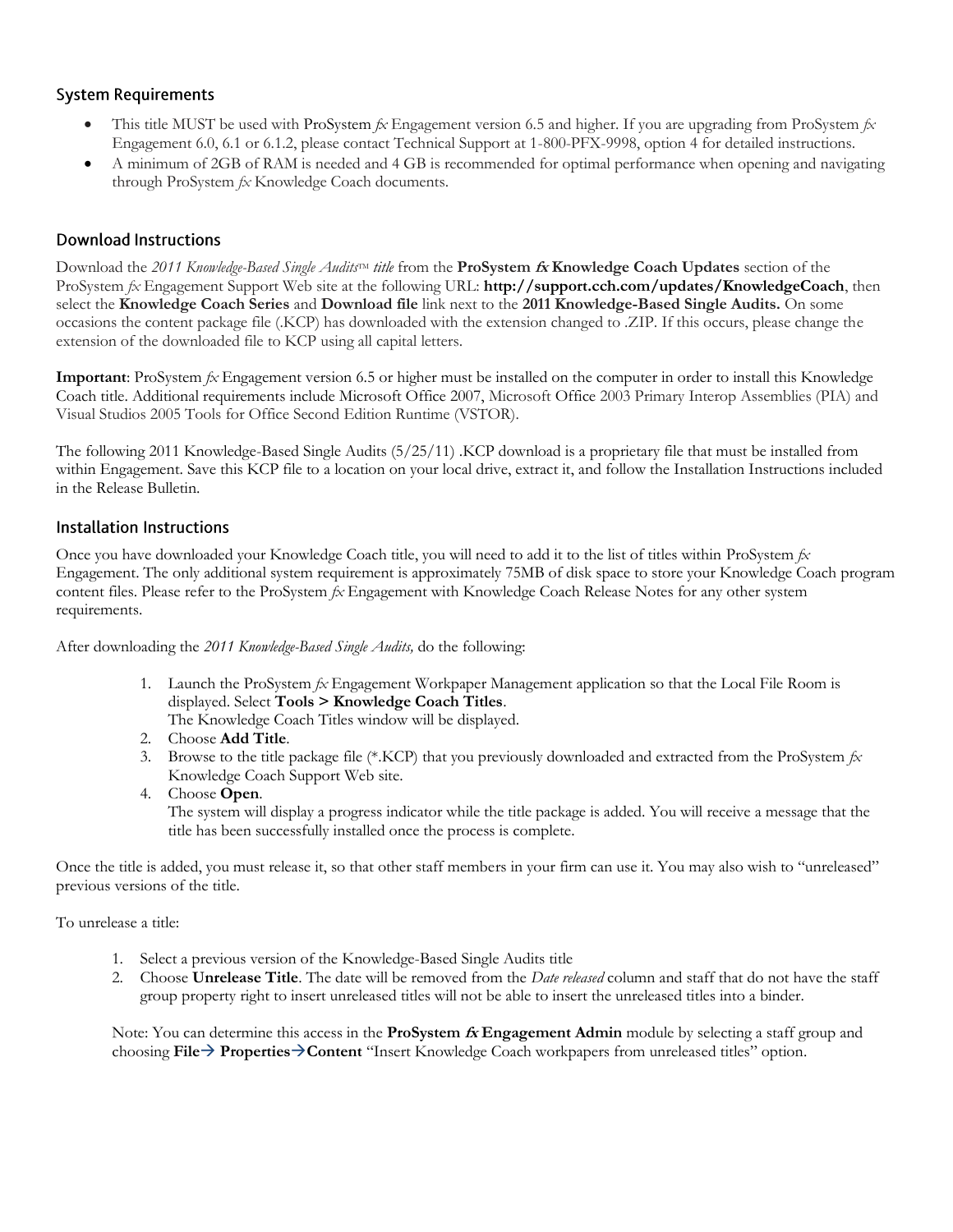- 1. Select one of the Knowledge Coach titles in the list that has been added but is not yet released.
- 2. Choose **Release Title**. The current date and time will be displayed in the *Date released* column, and the status will change to "Released."

**Note:** You must add and assign a Knowledge Coach module as well as the Knowledge Tools title license in the ProSystem *fx* Engagement Administrator before using the workpapers.

**Important:** Once the *2011 Knowledge-Based Single Audits* title has been added and released, it will be automatically deployed to other staff members when they login to the "Office" location, or when they synchronize a binder that contains Knowledge Coach workpapers from this title. There is no need for each user to run the *Knowledge Coach Title Update*, as the necessary files will be deployed with the content for the newly released title.

#### **Online Permission Key**

Permission key files may be downloaded from our Web site at **http://tax.cchgroup.com** or when adding or updating the new licenses within ProSystem *fx* Engagement with Knowledge Coach version 6.5 and higher. After updating the license file in the ProSystem *fx* Engagement Admin module, licenses need to be assigned to the staff who will use 2011 *Knowledge-Based Single Audits*TM.

If you have not already established a Single Sign-on (SSO) account with Customer Service, we urge you to do so at this time.

Permission keys are no longer generally distributed via floppy diskette. You can choose to continue receiving the diskette by going to **http://tax.cchgroup.com/pfxsupport**, clicking the Firm Administration link, and making the appropriate selection (SSO access is required), or by contacting Customer Service at 1-800-PFX-9998, option 4.

#### **Accounting Research Manager**

CCH's Accounting Research Manager is the most comprehensive, up-to-date and objective online database of financial reporting literature. It includes all authoritative and proposed accounting, auditing, and SEC literature, plus independent, expert-written interpretive guidance.

Our Weekly Summary email newsletter highlights the key developments of the week, giving you assurance that you have the most current information. It provides links to new FASB, AICPA, SEC, EITF, and IASB authoritative and proposal-stage literature, plus guidance from financial reporting experts.

Our team of content experts updates the system on a daily basis, so you can stay as current as possible. What's more, our experts attend critical standard-setting meetings and summarize the results for you, which means you'll learn of newly released literature and deliberations of current financial reporting projects as soon as they occur! Plus, you'll benefit from their easy-to-understand technical translations. Our expert's interpretations clearly lay out what the rules mean from your perspective.

Newly available is the *Knowledge-Based Single Audits Guide*, an audit guide that helps you comply with the AICPA's risk assessment standards and has incorporated the Knowledge-Based Audit methodology. The primary objective of the guide is to provide practitioners with an effective approach for conducting single audits. This publication supplements and complements the KBA documents that are available in Knowledge Coach.

With Accounting Research Manager, you maximize the efficiency of your research time, while enhancing your results. Learn more about our content, our experts, and how you can request your free trial by visiting

**http://www.accountingresearchmanager.com**. You can also access the Accounting Research Manager Web site by selecting the item in ProSystem *fx* Engagement from the Guidance tab on the Shortcuts bar in the Binder window.

#### Links to Accounting Research Manager (ARM)

As indicated above, subscribers to an Accounting Research Manager library that includes source content can link directly to source material from references within Knowledge Coach workpapers. These links have been updated to reference the new Codification released by the FASB and available on ARM. The Codification on ARM is fully integrated with U.S. and international accounting standards, other non-authoritative materials and industry leading interpretive guidance.